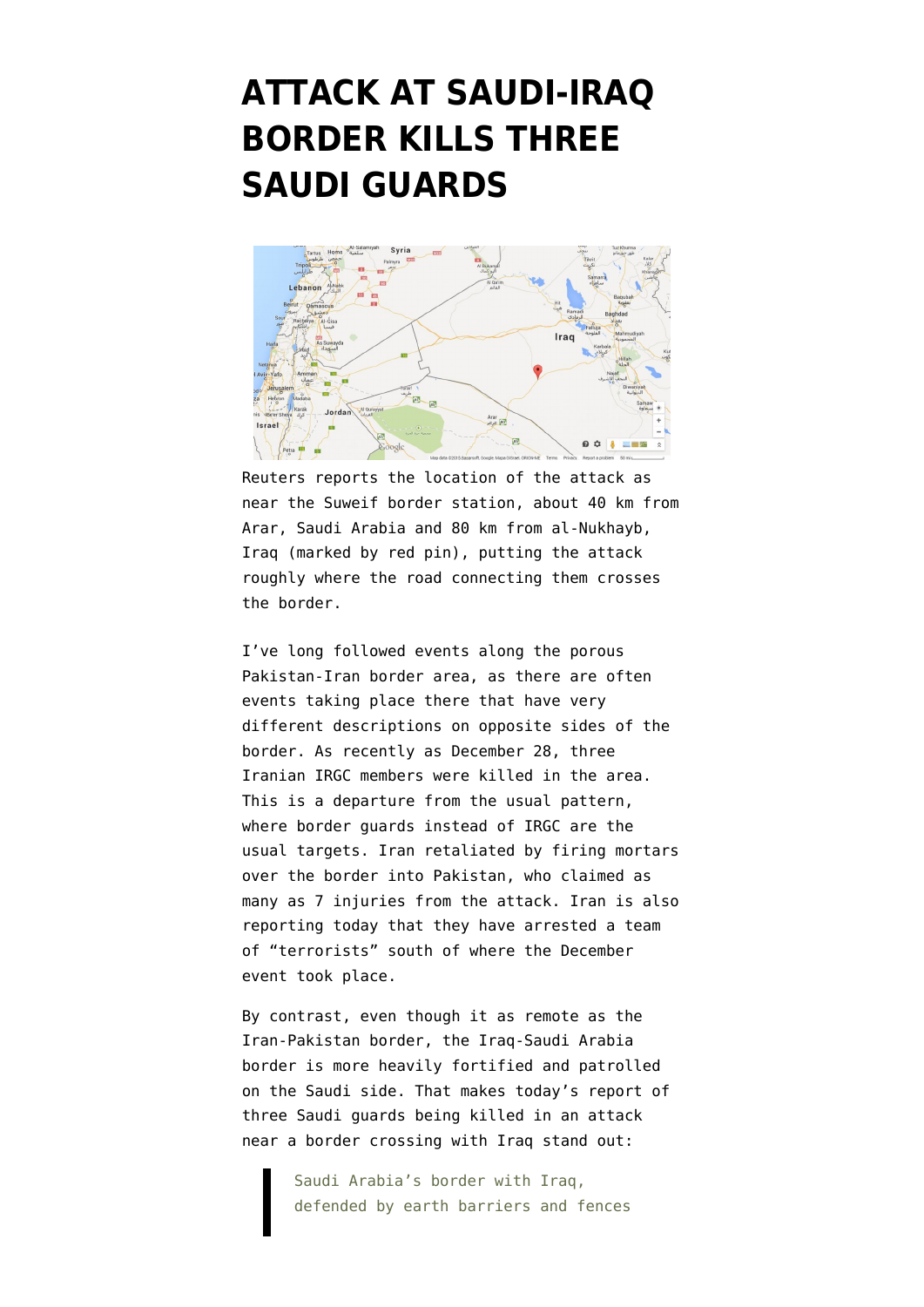and monitored by camera and radar, has been attacked in the past by mortar bombs fired from a distance, but more targeted strikes are rare.

No group immediately claimed responsibility for the assault, which hit a remote desert area next to Iraq's Anbar province where both the Islamic State militant group and Shi'ite Muslim militias close to Riyadh's foe Iran operate.

## /snip/

Monday's attackers, described by the ministry only as "terrorist elements", shot at a border patrol near Arar and when security officers responded, one of the attackers was captured and detonated an explosives belt, the ministry statement on state media said.

One of those killed was a senior officer, ministry spokesman Major General Mansour Turki told Reuters. Local media, including al-Arabiya television, named the dead officer as General Oudah al-Belawi, the head of a border sector. A third officer was wounded, the ministry said.

The Reuters article quoted above [the quote above is from an earlier version of the article which has since been updated] relied on a single expert to blame the attack on ISIS based on the presence of a suicide bomber.

[AP, on the other hand](http://www.nytimes.com/aponline/2015/01/05/world/middleeast/ap-ml-saudi-attack.html), assigned no blame, but noted (as did Reuters), that Saudi Arabia has joined the fight against ISIS in Syria.

It will be interesting to see whether any group claims responsibility for the attack and whether there are additional attacks along the Saudi-Iraq border. For now, I'd place about as much authority on the pronouncement that the presence of a suicide bomber means the attack came from